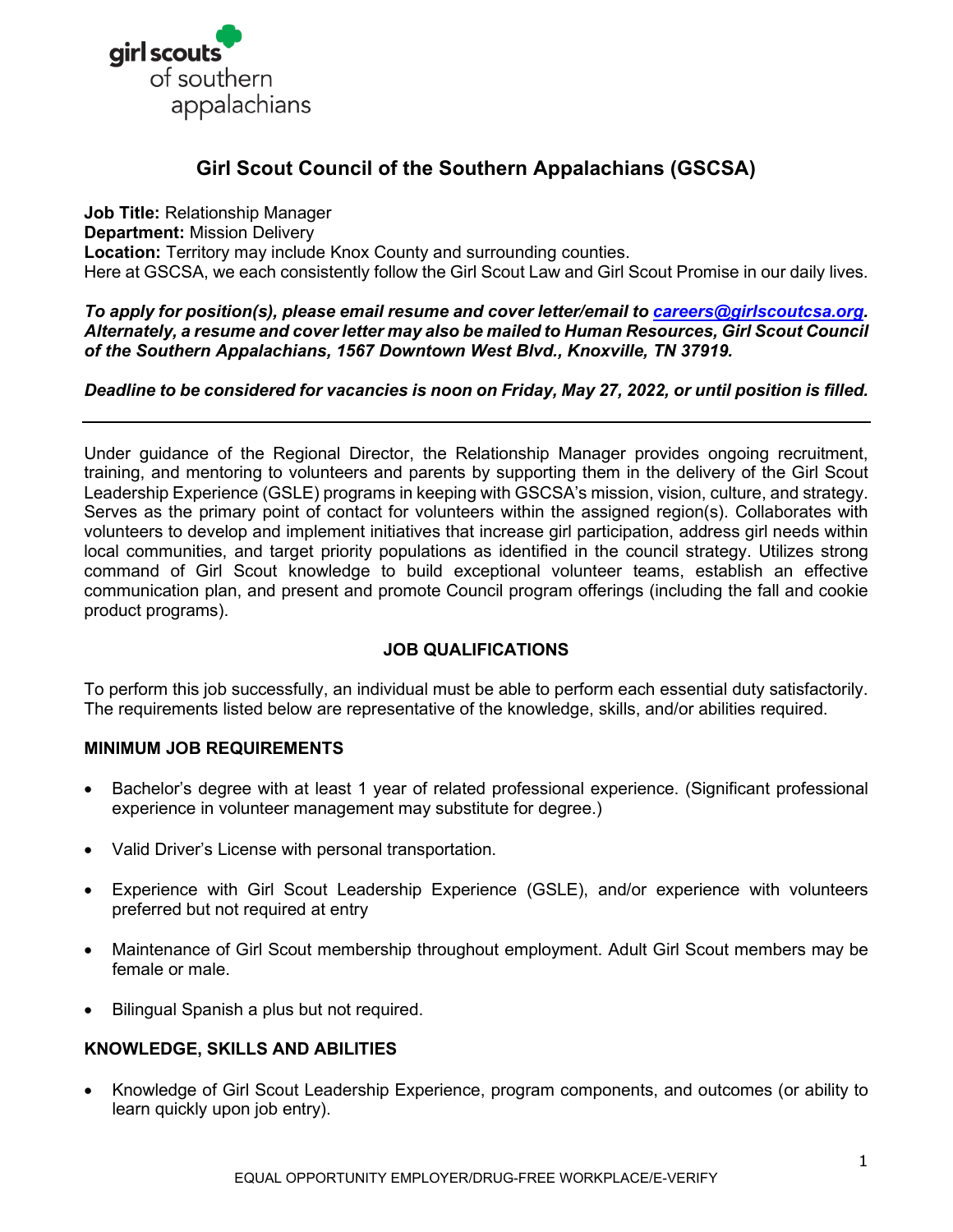- Knowledge of the principles and practices of adult education.
- Knowledge of the best principles and practices of volunteer resource development and engagement.
- Knowledge of the best principles and practices of sales (including lead generation and conversion).
- Knowledge of methods and practices in program evaluation.
- Knowledge of best practices to maintain girl and adult safety (or ability to learn quickly upon job entry).
- Strong organizational skills.
- Strong customer service skills.
- Self management skills.
- Demonstrated collaborative, management, and interpersonal skills.
- Strong written and oral communication skills.
- Effective leadership/volunteer development skills.
- Ability to role model GSCSA culture and represent Girl Scouting in a professional manner.
- Ability to embrace change and strive for continual professional development.
- Ability to speak in public with confidence and professionalism.
- Strong sales ability including the ability to qualify and close sales.
- Ability to be trustworthy with cash and credit card information.
- Ability to set and achieve effective goals.
- Ability to format and proof publications in accordance with the Girl Scout brand.
- Ability to train and facilitate groups of all sizes.
- Ability to prioritize and meet deadlines successfully.
- Ability to lead and collaborate with staff and volunteers effectively.
- Ability to resolve conflict successfully.
- Ability to use Microsoft Office and customer relationship management (CRM) software effectively.

# **PHYSICAL DEMANDS**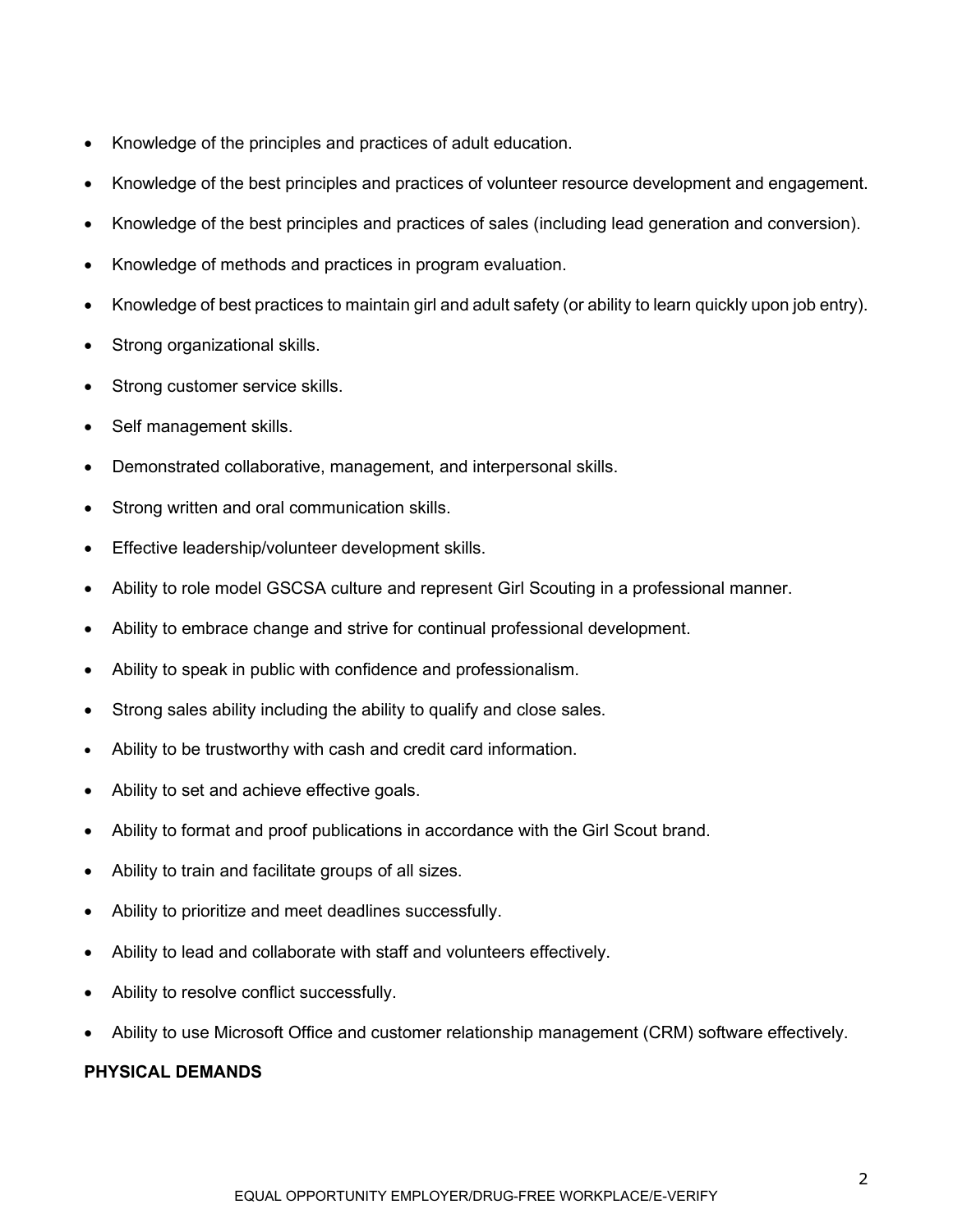The physical demands described here are representative of those that must be met by an employee to successfully perform the essential functions of this job. Reasonable accommodations may be made to enable individuals with disabilities to perform the essential functions.

- Sufficient eye-to-hand coordination to successfully operate a computer keyboard.
- Sufficient visual acuity to make appropriate judgments with regard to written materials.
- Ability to communicate orally and in writing.
- Ability to exert up to 20 pounds of force frequently, and/or a negligible amount of force constantly to move objects.
- Ability to work extended hours, nights, and weekends as necessary to support events/programs.
- Ability to travel within Council service area and work in a mobile environment as needed.
- Other demands, as determined by the Council.

## **KEY RESPONSIBILITIES**

### **Lead Generation & Recruitment**

- Follows standard operating procedures for sales staff as defined by Girl Scouts of the USA and/or assigned by council Regional Director.
- Promotes and participates in lead generation and recruitment campaigns as defined by Girl Scouts of the USA and/or assigned by council Regional Director.
- Schedules and leads school recruitments to increase girl membership, both during the school day and in the evening.
- Tracks and evaluates progress toward assigned lead generation and membership recruitment goals, altering action plans to meet or exceed set goals.

### **Conversion, Placement, and New Member Engagement**

- Follows standard operating procedures for sales staff as defined by Girl Scouts of the USA and/or assigned by council Regional Director.
- Ensures that new volunteers complete membership process, background checks, and applicable training.
- Ensures troops details are accurately displayed to current and prospective members.
- Ensures troops and service units welcome new members and provide appropriate, timely communication to all assigned members and families.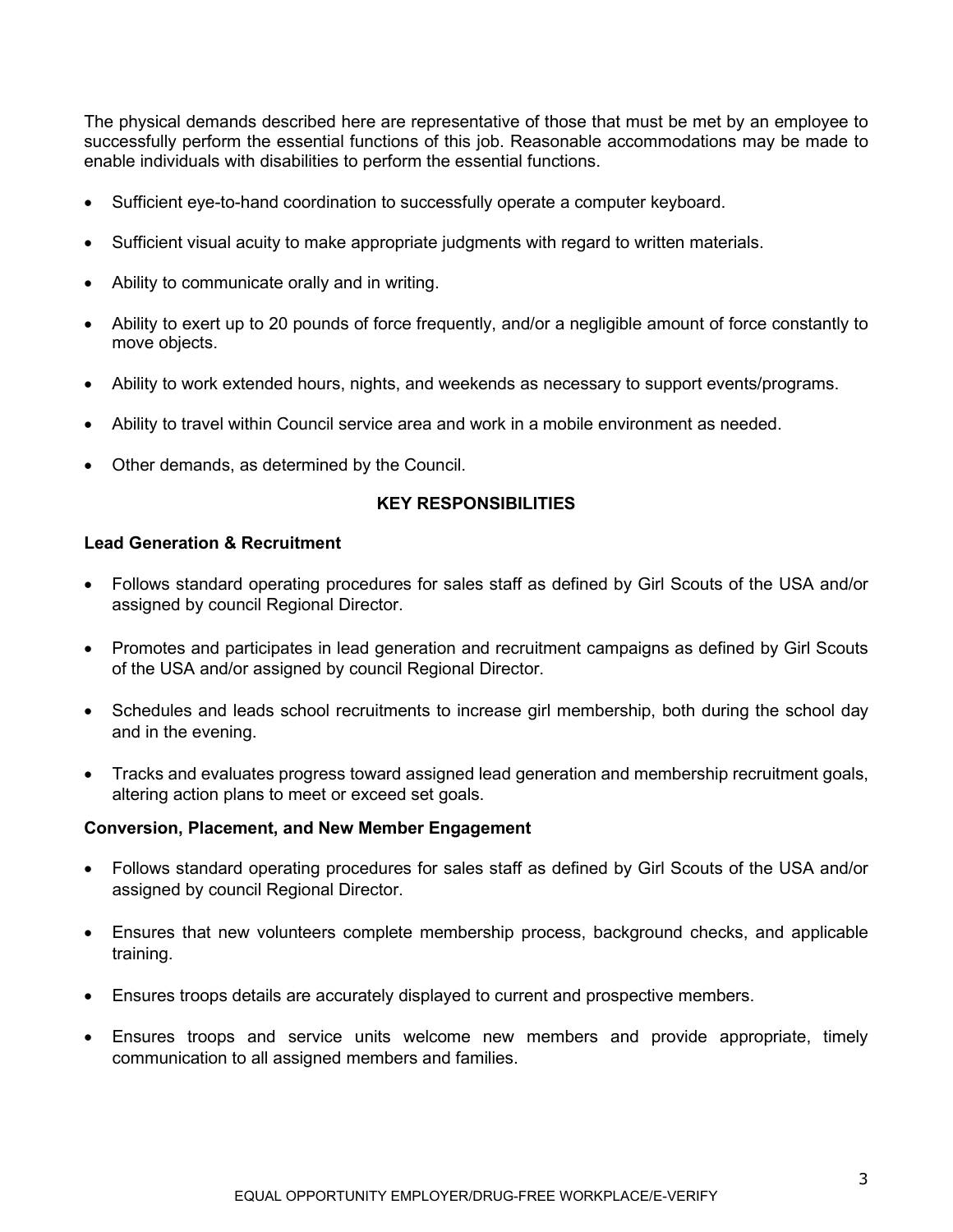- Builds new troops to increase girl membership served, ensuring safety ratios are upheld and emphasizing the development of a full team of troop volunteers.
- Tracks and evaluates progress toward assigned program quality, and customer service goals, developing or altering action plans to meet or exceed set goals.

# **Volunteer Service Delivery, Troop Support, and Renewal**

- Follows standard operating procedures for troop support staff as defined by Girl Scouts of the USA and/or assigned by council Regional Director.
- Encourages troops and service units to utilize the volunteer toolkit.
- Encourages troop and service unit product sale participation.
- Encourages High Awards achievement, outdoor experiences, and STEM programming.
- Has a personal, phone call or in-person interaction, monthly with every troop.
- Responds promptly to calls & cases in the Customer Relationship Management Database.
- Provides ongoing appreciation and recognition to volunteers.
- When necessary, manages the disbanding process so that girls have the option to continue their Girl Scout experience beyond troop disbandment.
- Builds service unit teams with quality volunteers in the best-fitting service team role, ensuring a succession plan is in place for each service unit team.
- Attends weekend and evening volunteer meetings as needed for assigned territory.
- Tracks and evaluates progress toward assigned membership retention, program quality, and customer service goals, developing or altering action plans to meet or exceed set goals.
- Serves as primary volunteer contact to designated volunteers at all times, including during the fall product and cookie programs, maintaining strong cross-functional relationships with Product Programs.

### **Community Development**

- Builds, develops and empowers service unit teams to support troop level volunteers and ensure continuity of Girl Scout program.
- Works in partnership with area staff and volunteer team to identify gaps in service within geographic area and develop and execute a plan to ensure that GSCSA membership is reflective of the diversity of the assigned area.